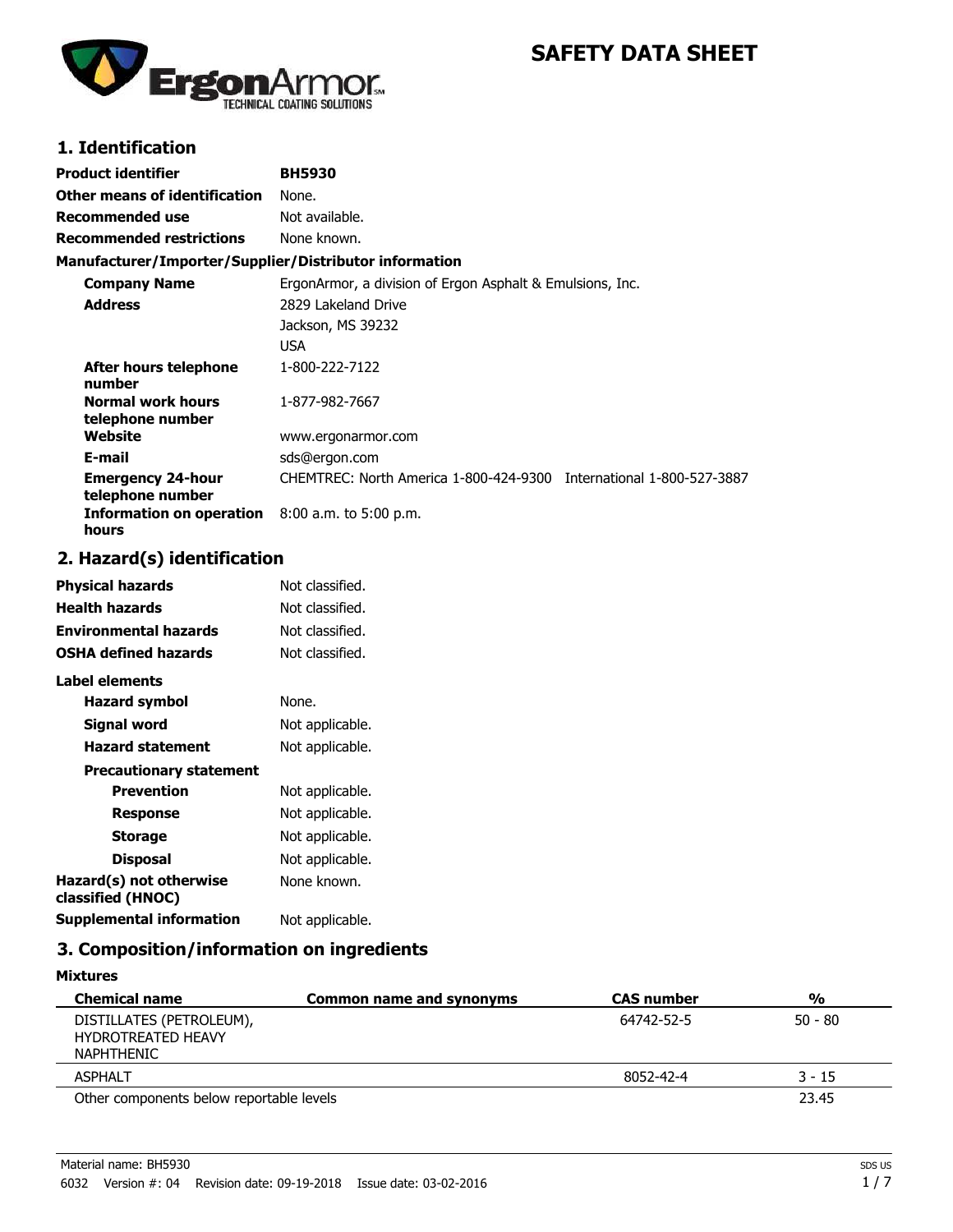### **4. First-aid measures**

| <b>Inhalation</b>                                                                   | Move to fresh air. Oxygen or artificial respiration if needed. IF exposed or concerned: Get medical<br>advice/attention.                                                                              |
|-------------------------------------------------------------------------------------|-------------------------------------------------------------------------------------------------------------------------------------------------------------------------------------------------------|
| <b>Skin contact</b>                                                                 | Wash contact areas with soap and water. Remove contaminated clothing. Launder contaminated<br>clothing before reuse. If skin irritation or an allergic skin reaction develops, get medical attention. |
| Eye contact                                                                         | Flush thoroughly with water. If irritation occurs, get medical assistance.                                                                                                                            |
| <b>Ingestion</b>                                                                    | Call a poison control center immediately. Do NOT induce vomiting. If vomiting occurs naturally,<br>have victim lean forward to reduce risk of aspiration.                                             |
| Most important<br>symptoms/effects, acute and<br>delayed                            | Defatting of the skin.                                                                                                                                                                                |
| <b>Indication of immediate</b><br>medical attention and special<br>treatment needed | Treat symptomatically.                                                                                                                                                                                |
| <b>General information</b>                                                          | Contact physician if discomfort continues.                                                                                                                                                            |

### **5. Fire-fighting measures**

| Suitable extinguishing media                                        | Water spray or fog. Foam. Do not use water jet as an extinguisher, as this will spread the fire. Dry<br>chemicals. Carbon dioxide (CO2). Halon.                                                                                                                                                                  |
|---------------------------------------------------------------------|------------------------------------------------------------------------------------------------------------------------------------------------------------------------------------------------------------------------------------------------------------------------------------------------------------------|
| <b>Unsuitable extinguishing</b><br>media                            | Water. Do not use water jet as an extinguisher, as this will spread the fire.                                                                                                                                                                                                                                    |
| <b>Specific hazards arising from</b><br>the chemical                | No unusual fire or explosion hazards noted.                                                                                                                                                                                                                                                                      |
| Special protective equipment<br>and precautions for<br>firefighters | Wear full protective clothing, including helmet, self-contained positive pressure or pressure demand<br>breathing apparatus, protective clothing and face mask.                                                                                                                                                  |
| <b>Fire fighting</b><br>equipment/instructions                      | Firefighters must use standard protective equipment including flame retardant coat, helmet with<br>face shield, gloves, rubber boots, and in enclosed spaces, SCBA. Cool containers exposed to flames<br>with water until well after the fire is out. Use pressurized air mask if product is involved in a fire. |
| <b>Specific methods</b>                                             | Use standard firefighting procedures and consider the hazards of other involved materials.                                                                                                                                                                                                                       |
| <b>General fire hazards</b>                                         | No unusual fire or explosion hazards noted. Flammability Class: Combustible IIIB                                                                                                                                                                                                                                 |

#### **6. Accidental release measures**

| <b>Personal precautions,</b><br>protective equipment and<br>emergency procedures | Keep unnecessary personnel away. Keep people away from and upwind of spill/leak. Keep out of<br>low areas. Wear appropriate protective equipment and clothing during clean-up. Do not touch<br>damaged containers or spilled material unless wearing appropriate protective clothing. Ensure<br>adequate ventilation. Local authorities should be advised if significant spillages cannot be<br>contained. For personal protection, see section 8 of the SDS.                                                                                                        |
|----------------------------------------------------------------------------------|----------------------------------------------------------------------------------------------------------------------------------------------------------------------------------------------------------------------------------------------------------------------------------------------------------------------------------------------------------------------------------------------------------------------------------------------------------------------------------------------------------------------------------------------------------------------|
| <b>Methods and materials for</b><br>containment and cleaning up                  | ELIMINATE all ignition sources (no smoking, flares, sparks or flames in immediate area).<br>Large Spills: Stop the flow of material, if this is without risk. Dike the spilled material, where this is<br>possible. Cover with plastic sheet to prevent spreading. Absorb in vermiculite, dry sand or earth or<br>absorbent material then place into containers. Absorb in vermiculite, dry sand or earth and place<br>into containers. Prevent entry into waterways, sewer, basements or confined areas. Following<br>product recovery, flush area with water.      |
|                                                                                  | Small Spills: Wipe up with absorbent material (e.g. cloth, fleece). Clean surface thoroughly to<br>remove residual contamination.<br>Never return spills to original containers for re-use.                                                                                                                                                                                                                                                                                                                                                                          |
| <b>Environmental precautions</b>                                                 | Never return spills in original containers for re-use. For waste disposal, see section 13 of the SDS.<br>Contact local authorities in case of spillage to drain/aquatic environment. Prevent further leakage or<br>spillage if safe to do so. Avoid discharge into drains, water courses or onto the ground. Prevent<br>entry into waterways, sewer, basements or confined areas. Avoid discharge to the aquatic<br>environment. If this material is spilled into navigable waters and creates a visible sheen, it is<br>reportable to the National Response Center. |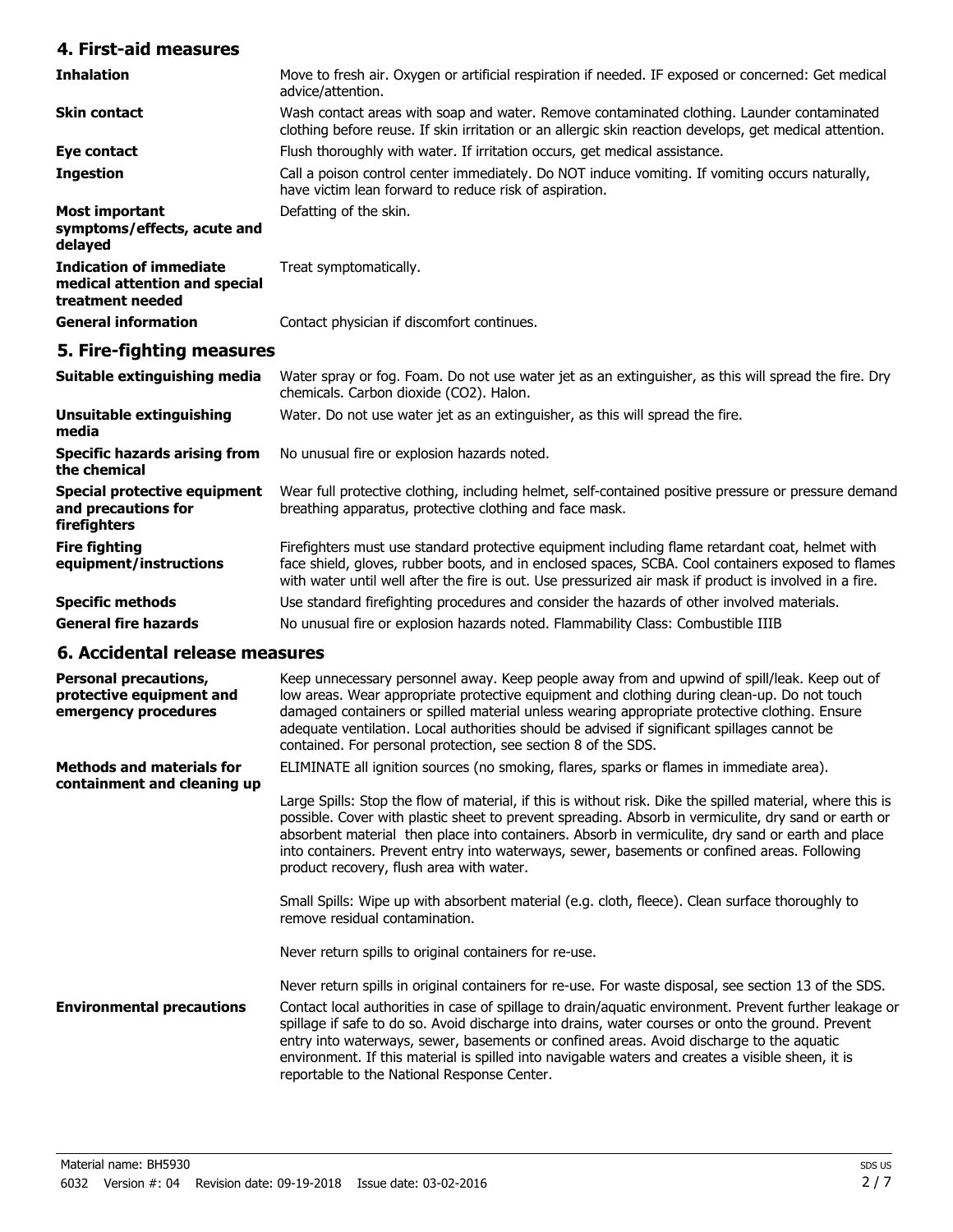### **7. Handling and storage**

Do not breathe dust/fume/gas/mist/vapors/spray. Wash hands after handling and before eating. Do not get this material in contact with eyes. Avoid contact with skin. Avoid prolonged exposure. All handling to take place in well-ventilated area. Shower after work. Remove and wash contaminated clothing promptly. **Precautions for safe handling**

Keep away from heat, sparks and open flame. Store in original tightly closed container. Store in a well-ventilated place. Refrigeration recommended. **Conditions for safe storage, including any incompatibilities**

### **8. Exposure controls/personal protection**

#### **Occupational exposure limits**

| <b>Material</b>                                                | US. OSHA Table Z-1 Limits for Air Contaminants (29 CFR 1910.1000)<br><b>Type</b>                                                                                                                                                                         | <b>Value</b>  | <b>Form</b>         |
|----------------------------------------------------------------|----------------------------------------------------------------------------------------------------------------------------------------------------------------------------------------------------------------------------------------------------------|---------------|---------------------|
| BH5930                                                         | PEL                                                                                                                                                                                                                                                      | $5$ mg/m $3$  | Mist.               |
| <b>US. ACGIH Threshold Limit Values</b><br><b>Material</b>     | <b>Type</b>                                                                                                                                                                                                                                              | <b>Value</b>  | <b>Form</b>         |
| <b>BH5930</b>                                                  | <b>TWA</b>                                                                                                                                                                                                                                               | 5 mg/m $3$    | Inhalable fraction. |
| US. NIOSH: Pocket Guide to Chemical Hazards<br><b>Material</b> | <b>Type</b>                                                                                                                                                                                                                                              | <b>Value</b>  | <b>Form</b>         |
| <b>BH5930</b>                                                  | <b>STEL</b>                                                                                                                                                                                                                                              | $10$ mg/m $3$ | Mist.               |
|                                                                | <b>TWA</b>                                                                                                                                                                                                                                               | 5 mg/m $3$    | Mist.               |
| <b>Biological limit values</b>                                 | No biological exposure limits noted for the ingredient(s).                                                                                                                                                                                               |               |                     |
| Appropriate engineering<br>controls                            | Provide adequate ventilation, including appropriate local extraction, to ensure that the defined<br>occupational exposure limit is not exceeded.                                                                                                         |               |                     |
|                                                                | Individual protection measures, such as personal protective equipment                                                                                                                                                                                    |               |                     |
| Eye/face protection                                            | Wear safety glasses with side shields (or goggles). Goggles/face shield are recommended.                                                                                                                                                                 |               |                     |
| <b>Skin protection</b>                                         |                                                                                                                                                                                                                                                          |               |                     |
| <b>Hand protection</b>                                         | Wear protective gloves. Chemical resistant gloves are recommended. If contact with forearms is<br>likely wear gauntlet style gloves.                                                                                                                     |               |                     |
| <b>Other</b>                                                   | Wear appropriate chemical resistant clothing. Chemical/oil resistant clothing is recommended.<br>Launder contaminated clothing before reuse.                                                                                                             |               |                     |
| <b>Respiratory protection</b>                                  | Under normal conditions, respirator is not normally required. When workers are facing<br>concentrations above the exposure limit they must use appropriate certified respirators.                                                                        |               |                     |
| <b>Thermal hazards</b>                                         | Wear appropriate thermal protective clothing, when necessary.                                                                                                                                                                                            |               |                     |
| General hygiene<br>considerations                              | Always observe good personal hygiene measures, such as washing after handling the material and<br>before eating, drinking, and/or smoking. Routinely wash work clothing to remove contaminants.<br>Discard contaminated footwear that cannot be cleaned. |               |                     |

#### **9. Physical and chemical properties**

| <b>Appearance</b>                          | Gel.                                   |
|--------------------------------------------|----------------------------------------|
| <b>Physical state</b>                      | Liguid.                                |
| Form                                       | Liguid.                                |
| Color                                      | Brown.                                 |
| Odor                                       | Mild Petroleum Odor                    |
| Odor threshold                             | Not available.                         |
| рH                                         | Not available.                         |
| Melting point/freezing point               | Not available.                         |
| Initial boiling point and<br>boiling range | $> 600$ °F ( $> 315.56$ °C)            |
| <b>Flash point</b>                         | 410.0 °F (210.0 °C) Cleveland Open Cup |
| <b>Evaporation rate</b>                    | Not available.                         |
| Flammability (solid, gas)                  | Not available.                         |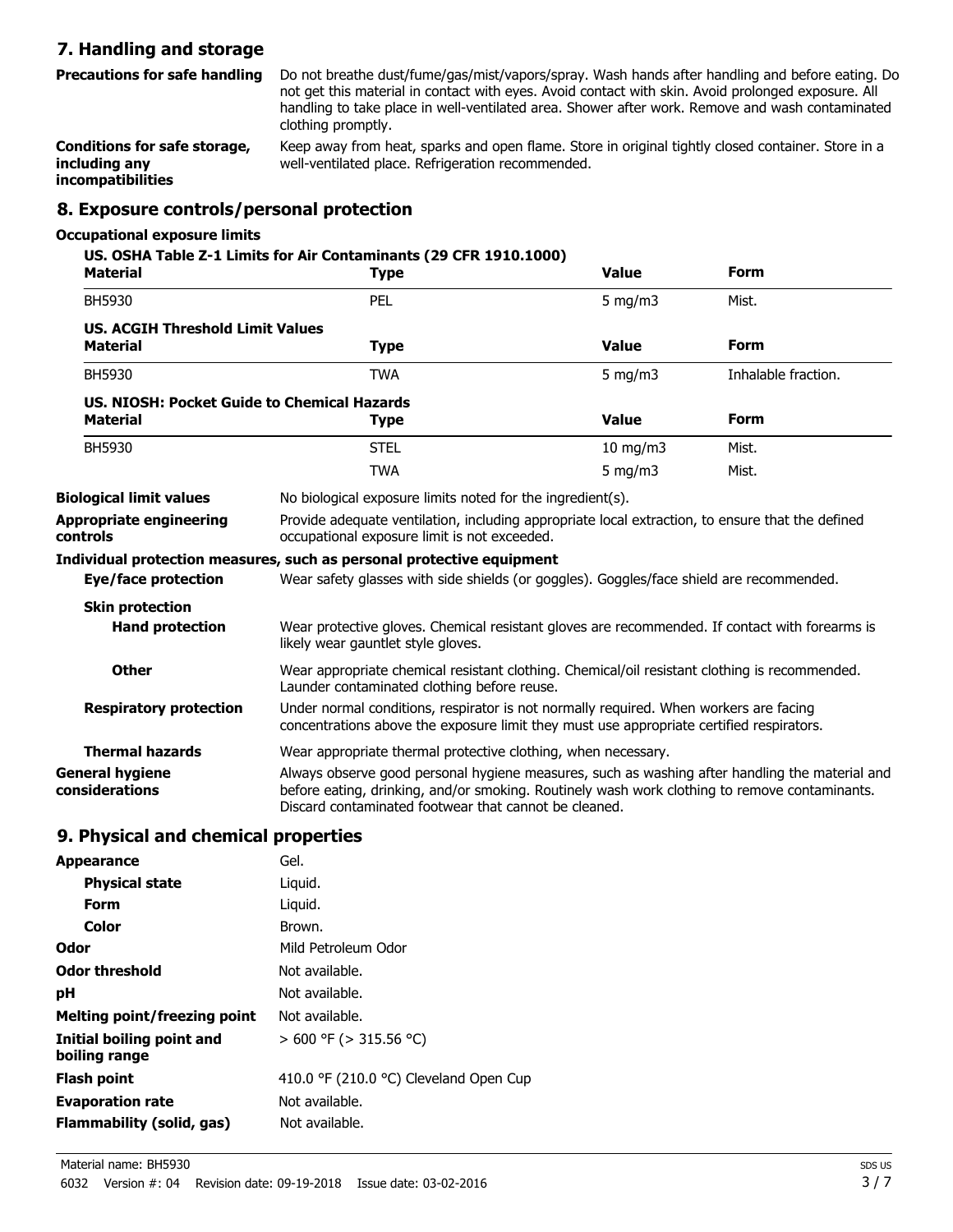## **Upper/lower flammability or explosive limits**

| opper/lower naminability or explosive limits      |                          |
|---------------------------------------------------|--------------------------|
| Flammability limit - lower Not available.<br>(%)  |                          |
| <b>Flammability limit -</b><br>upper $(\% )$      | Not available.           |
| <b>Explosive limit - lower</b><br>(%)             | Not available.           |
| <b>Explosive limit - upper</b><br>(%)             | Not available.           |
| Vapor pressure                                    | Not available.           |
| <b>Vapor density</b>                              | Not available.           |
| <b>Relative density</b>                           | 1.01                     |
| Solubility(ies)                                   |                          |
| <b>Solubility (water)</b>                         | Not available.           |
| <b>Partition coefficient</b><br>(n-octanol/water) | Not established.         |
| <b>Auto-ignition temperature</b>                  | $>$ 482 °F ( $>$ 250 °C) |
| <b>Decomposition temperature</b>                  | Not available.           |
| <b>Viscosity</b>                                  | Not available.           |
| <b>Other information</b>                          |                          |
| <b>Density</b>                                    | $7.71$ lb/gal            |
| 10 Ctability and roactivity                       |                          |

### **10. Stability and reactivity**

| <b>Reactivity</b>                            | The product is stable and non-reactive under normal conditions of use, storage and transport                        |
|----------------------------------------------|---------------------------------------------------------------------------------------------------------------------|
| <b>Chemical stability</b>                    | Stable.                                                                                                             |
| <b>Possibility of hazardous</b><br>reactions | Hazardous polymerization does not occur.                                                                            |
| <b>Conditions to avoid</b>                   | Heat, flames and sparks. Avoid temperatures exceeding the flash point. Contact with incompatible<br>materials.      |
| Incompatible materials                       | Strong oxidizing agents.                                                                                            |
| <b>Hazardous decomposition</b><br>products   | Upon decomposition, this product emits carbon monoxide, carbon dioxide and/or low molecular<br>weight hydrocarbons. |

# **11. Toxicological information**

### **Information on likely routes of exposure**

| <b>Inhalation</b>                                                                  | May be harmful if inhaled. However, this product does not currently meet the criteria for<br>classification.                                     |
|------------------------------------------------------------------------------------|--------------------------------------------------------------------------------------------------------------------------------------------------|
| <b>Skin contact</b>                                                                | Not classified. Frequent or prolonged contact may defat and dry the skin, leading to discomfort<br>and dermatitis.                               |
| Eye contact                                                                        | Not classified. May be irritating to eyes.                                                                                                       |
| <b>Ingestion</b>                                                                   | Not classified. May cause gastrointestinal discomfort if swallowed. Do not induce vomiting.<br>Vomiting may increase risk of product aspiration. |
| Symptoms related to the<br>physical, chemical and<br>toxicological characteristics | Direct contact with eyes may cause temporary irritation.                                                                                         |
| Information on toxicological effects                                               |                                                                                                                                                  |
| Acute toxicity                                                                     | Not classified.                                                                                                                                  |
| Skin corrosion/irritation                                                          | Not classified. May cause defatting of the skin, but is neither an irritant nor a sensitizer.                                                    |
| Serious eye damage/eye<br>irritation                                               | Not classified.                                                                                                                                  |
| Respiratory or skin sensitization                                                  |                                                                                                                                                  |
| <b>Respiratory sensitization</b>                                                   | Not classified.                                                                                                                                  |
| <b>Skin sensitization</b>                                                          | Not classified.                                                                                                                                  |
| Germ cell mutagenicity                                                             | Non-mutagenic based on Modified Ames Assay.                                                                                                      |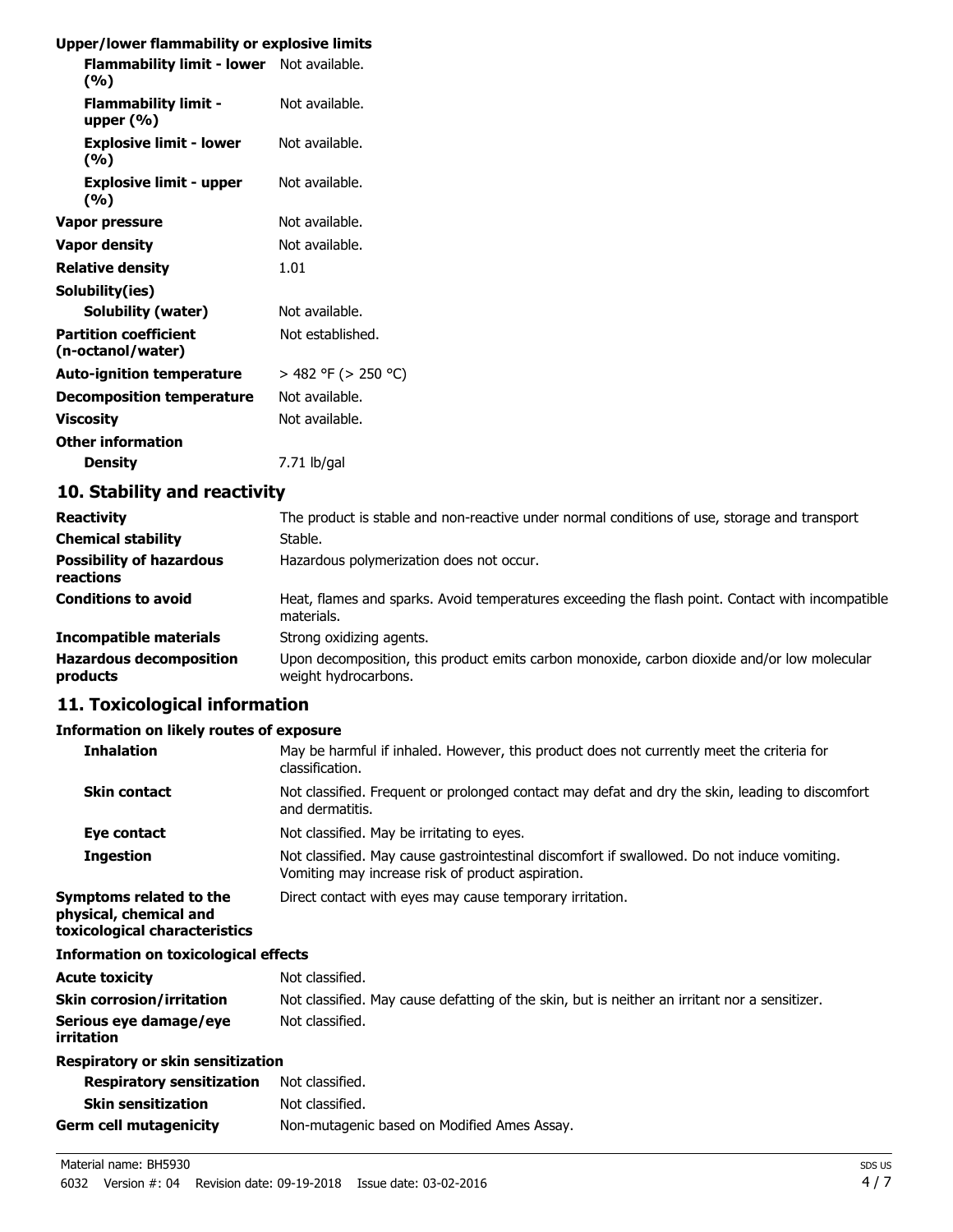| Carcinogenicity                                       | Not classified.                                                                                                                                                            |
|-------------------------------------------------------|----------------------------------------------------------------------------------------------------------------------------------------------------------------------------|
|                                                       | <b>IARC Monographs. Overall Evaluation of Carcinogenicity</b>                                                                                                              |
| Not listed.                                           |                                                                                                                                                                            |
|                                                       | <b>OSHA Specifically Regulated Substances (29 CFR 1910.1001-1052)</b>                                                                                                      |
| Not regulated.                                        |                                                                                                                                                                            |
|                                                       | US. National Toxicology Program (NTP) Report on Carcinogens                                                                                                                |
| Not listed.                                           |                                                                                                                                                                            |
| <b>Reproductive toxicity</b>                          | Contains no ingredient listed as toxic to reproduction                                                                                                                     |
| Specific target organ toxicity<br>- single exposure   | Not classified.                                                                                                                                                            |
| Specific target organ toxicity<br>- repeated exposure | Not classified.                                                                                                                                                            |
| <b>Aspiration hazard</b>                              | Not classified.                                                                                                                                                            |
| <b>Chronic effects</b>                                | Prolonged inhalation may be harmful. Prolonged exposure may cause chronic effects. Prolonged or<br>repeated contact may cause drying, cracking, or irritation of the skin. |

### **12. Ecological information**

| <b>Ecotoxicity</b>                   | Not expected to be harmful to aquatic organisms.                                                                                                                                           |  |
|--------------------------------------|--------------------------------------------------------------------------------------------------------------------------------------------------------------------------------------------|--|
| <b>Persistence and degradability</b> | Not inherently biodegradable.                                                                                                                                                              |  |
| <b>Bioaccumulative potential</b>     | Bioaccumulation is unlikely to be significant because of the low water solubility of this product.                                                                                         |  |
| <b>Mobility in soil</b>              | No data available.                                                                                                                                                                         |  |
| Other adverse effects                | No other adverse environmental effects (e.g. ozone depletion, photochemical ozone creation<br>potential, endocrine disruption, global warming potential) are expected from this component. |  |

### **13. Disposal considerations**

| <b>Disposal instructions</b>             | Collect and reclaim or dispose in sealed containers at licensed waste disposal site. When this<br>product as supplied is to be discarded as waste, it does not meet the definition of a RCRA waste<br>under 40 CFR 261. Disposal recommendations are based on material as supplied. Disposal must be<br>in accordance with current applicable laws and regulations, and material characteristics at time of<br>disposal. |  |
|------------------------------------------|--------------------------------------------------------------------------------------------------------------------------------------------------------------------------------------------------------------------------------------------------------------------------------------------------------------------------------------------------------------------------------------------------------------------------|--|
| <b>Local disposal regulations</b>        | Dispose in accordance with all applicable regulations.                                                                                                                                                                                                                                                                                                                                                                   |  |
| Hazardous waste code                     | The waste code should be assigned in discussion between the user, the producer and the waste<br>disposal company. Not applicable.                                                                                                                                                                                                                                                                                        |  |
| Waste from residues /<br>unused products | Dispose of in accordance with local regulations. Empty containers or liners may retain some product<br>residues. This material and its container must be disposed of in a safe manner (see: Disposal<br>instructions). Avoid discharge into water courses or onto the ground.                                                                                                                                            |  |
| <b>Contaminated packaging</b>            | Empty containers should be taken to an approved waste handling site for recycling or disposal.<br>Since emptied containers may retain product residue, follow label warnings even after container is<br>emptied. Offer rinsed packaging material to local recycling facilities.                                                                                                                                          |  |

# **14. Transport information**

#### **DOT**

Not regulated as dangerous goods.

#### **IATA**

Not regulated as dangerous goods.

### **IMDG**

Not regulated as dangerous goods.

### **Transport in bulk according to** Not available.

# **Annex II of MARPOL 73/78**

**and the IBC Code**

**General information** Not regulated as dangerous goods.

### **15. Regulatory information**

| US federal regulations | This product is not known to be a "Hazardous Chemical" as defined by the OSHA Hazarc |
|------------------------|--------------------------------------------------------------------------------------|
|                        | Communication Standard, 29 CFR 1910.1200.                                            |
|                        | All components are on the U.S. EPA TSCA Inventory List.                              |

#### CERCLA/SARA Hazardous Substances - Not applicable.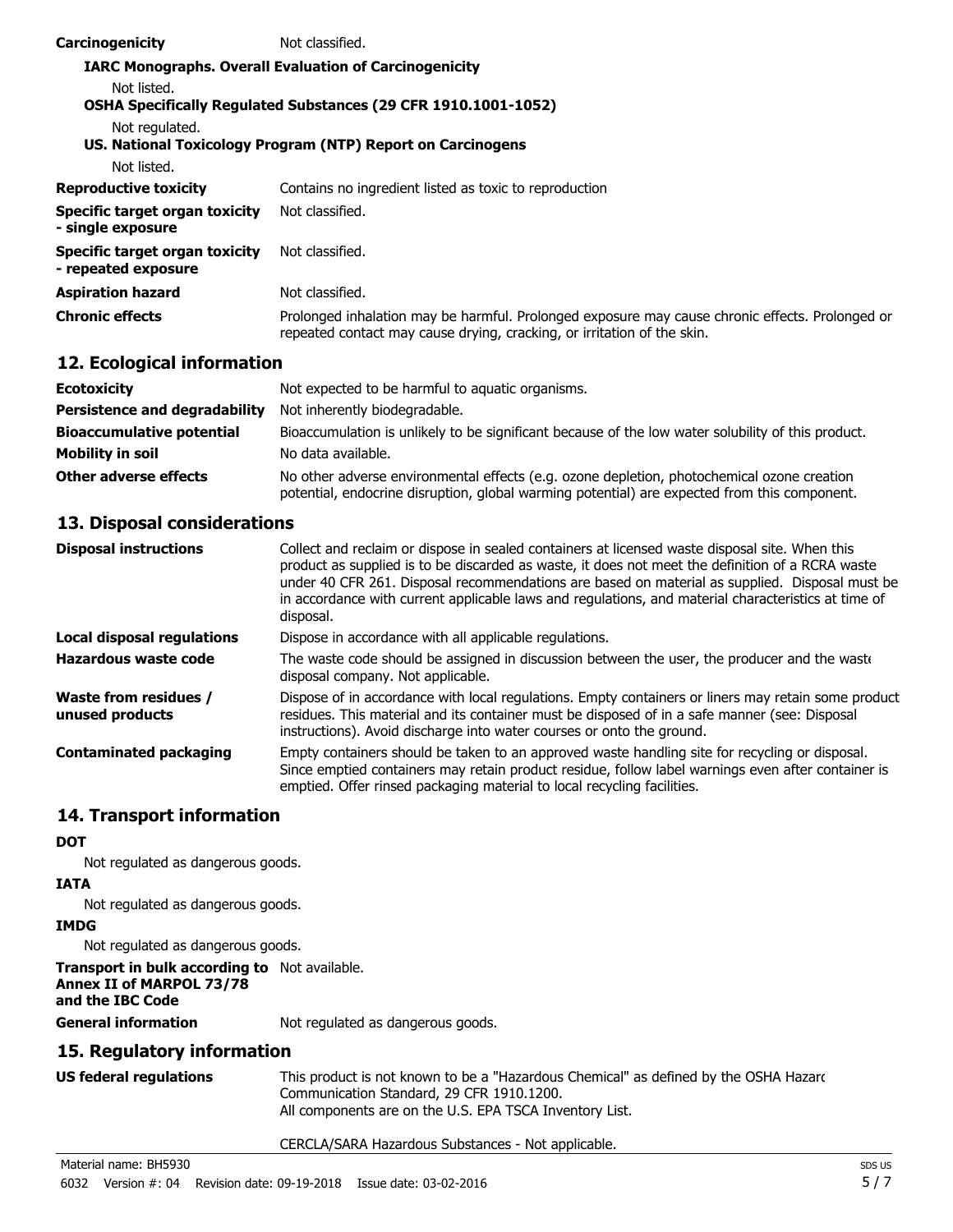|                                                       | TSCA Section 12(b) Export Notification (40 CFR 707, Subpt. D)                               |
|-------------------------------------------------------|---------------------------------------------------------------------------------------------|
| Not regulated.                                        |                                                                                             |
| <b>CERCLA Hazardous Substance List (40 CFR 302.4)</b> |                                                                                             |
| Not listed.                                           |                                                                                             |
| <b>SARA 304 Emergency release notification</b>        |                                                                                             |
| Not regulated.                                        |                                                                                             |
|                                                       | OSHA Specifically Regulated Substances (29 CFR 1910.1001-1052)                              |
| Not regulated.                                        |                                                                                             |
|                                                       | <b>Superfund Amendments and Reauthorization Act of 1986 (SARA)</b>                          |
| <b>SARA 302 Extremely hazardous substance</b>         |                                                                                             |
| Not listed.                                           |                                                                                             |
| <b>SARA 313 (TRI reporting)</b><br>Not regulated.     |                                                                                             |
| <b>Other federal regulations</b>                      |                                                                                             |
|                                                       | Clean Air Act (CAA) Section 112 Hazardous Air Pollutants (HAPs) List                        |
| Not regulated.                                        |                                                                                             |
|                                                       | Clean Air Act (CAA) Section 112(r) Accidental Release Prevention (40 CFR 68.130)            |
| Not regulated.                                        |                                                                                             |
| Safe Drinking Water Act<br>(SDWA)                     | Not regulated.                                                                              |
| US state regulations                                  | WARNING: This product contains a chemical known to the State of California to cause cancer. |
|                                                       |                                                                                             |

#### **California Proposition 65**

WARNING: This product contains a chemical known to the State of California to cause cancer.

#### **International Inventories**

| Country(s) or region        | <b>Inventory name</b>                                                     | On inventory (yes/no)* |
|-----------------------------|---------------------------------------------------------------------------|------------------------|
| Australia                   | Australian Inventory of Chemical Substances (AICS)                        | Yes                    |
| Canada                      | Domestic Substances List (DSL)                                            | Yes                    |
| Canada                      | Non-Domestic Substances List (NDSL)                                       | No                     |
| China                       | Inventory of Existing Chemical Substances in China (IECSC)                | Yes                    |
| Europe                      | European Inventory of Existing Commercial Chemical Substances<br>(EINECS) | <b>Yes</b>             |
| Europe                      | European List of Notified Chemical Substances (ELINCS)                    | No                     |
| Japan                       | Inventory of Existing and New Chemical Substances (ENCS)                  | Yes                    |
| Korea                       | Existing Chemicals List (ECL)                                             | <b>Yes</b>             |
| New Zealand                 | New Zealand Inventory                                                     | <b>Yes</b>             |
| Philippines                 | Philippine Inventory of Chemicals and Chemical Substances<br>(PICCS)      | <b>Yes</b>             |
| Taiwan                      | Taiwan Chemical Substance Inventory (TCSI)                                | Yes                    |
| United States & Puerto Rico | Toxic Substances Control Act (TSCA) Inventory                             | Yes                    |

\*A "Yes" indicates that all components of this product comply with the inventory requirements administered by the governing country(s) A "No" indicates that one or more components of the product are not listed or exempt from listing on the inventory administered by the governing country(s).

## **16. Other information, including date of preparation or last revision**

| Issue date           | 03-02-2016                                     |
|----------------------|------------------------------------------------|
| <b>Revision date</b> | 09-19-2018                                     |
| <b>Version #</b>     | 04                                             |
| <b>NFPA ratings</b>  | Health: 1<br>Flammability: 1<br>Instability: 0 |